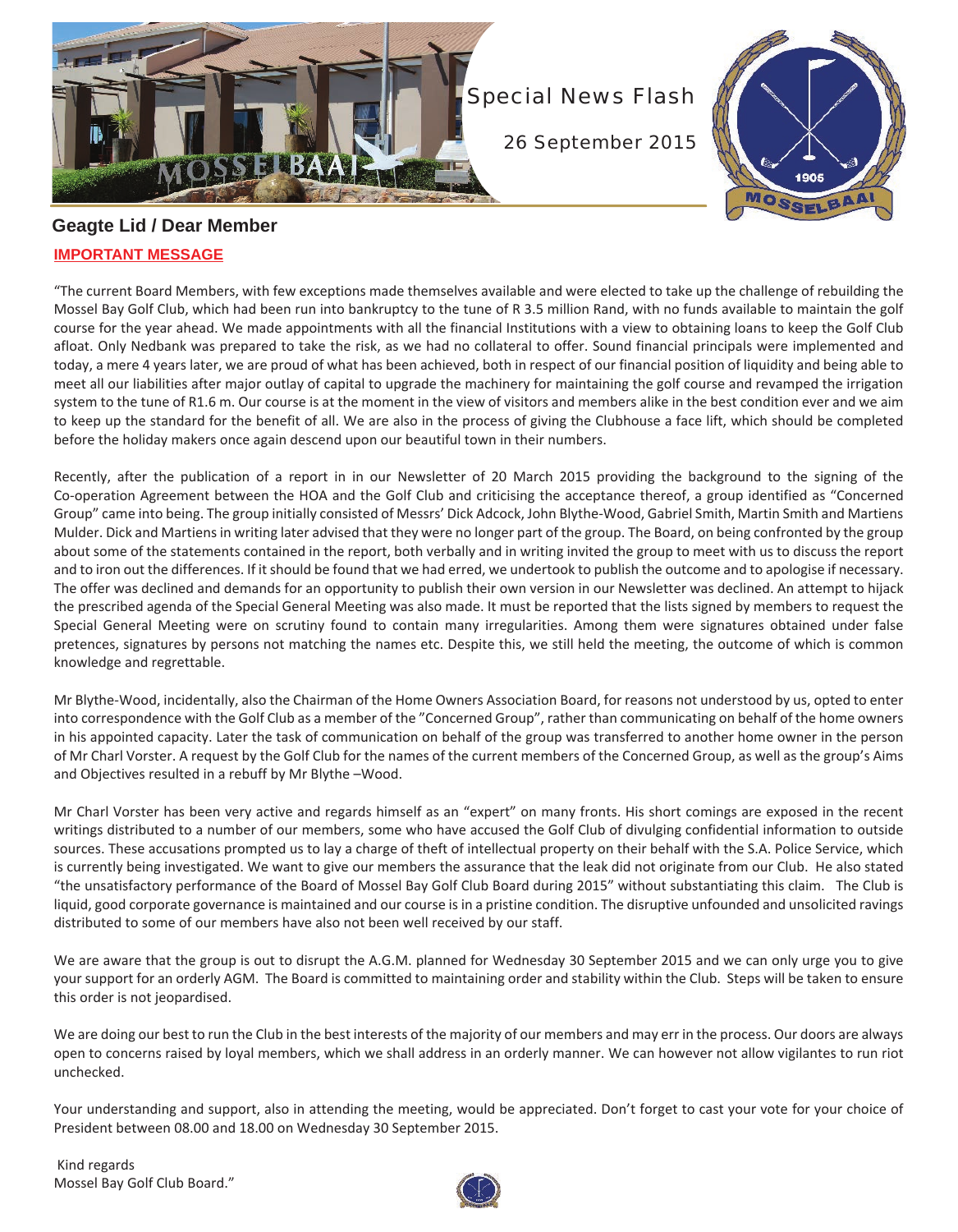## **MOSSEL BAY GOLF CLUB**

**NOTICE IS HEREBY GIVEN THAT THE 110th ANNUAL GENERAL MEETING OF THE MOSSEL BAY GOLF CLUB WILL BE HELD ON WEDNESDAY 30 SEPTEMBER 2015 AT 19H00 AT THE CLUB HOUSE.**

#### **AGENDA**

- 1. Welcome & Constituting
- 2. Minutes of the previous Annual General Meeting
- 3. Audited Statements and Financial Report
- 4. Appointment of Auditors
- 5. Chairman's report
- 6. General
- 7. Nominations for Honorary Life Membership
- 8. Announcement of the Board members elected for 2015-2017

THE BOARD MOSSEL BAY GOLF CLUB

# **MOSSELBAAI GHOLFKLUB KENNIS WORD HIERMEE GEGEE DAT DIE 110de**

**ALGEMENE JAARVERGADERING VAN MOSSELBAAI GHOLFKLUB OP WOENSDAG 30 SEPTEMBER 2015 OM 19H00 IN DIE KLUBHUIS SAL PLAASVIND.**

#### **AGENDA**

- 1. Verwelkoming en Konstituering
- 2. Notule van die vorige Algemene Jaarvergadering
- 3. Geouditeerde Finansiële State en Finansiële Verslag
- 4 Aanstelling van Ouditeure
- 5. Voorsitter se verslag
- 6. Algemeen
- 7. Nominasies vir Lewenslange Erelidmaatskap
- 8. Bekendmaking van verkose Raadslede vir 2015-2017

#### DIE RAAD MOSSELBAAI GHOLFKLUB



### **PLEASE REMEMBER TO BOOK FOR SATURDAY AND SUNDAY......!!!!!**